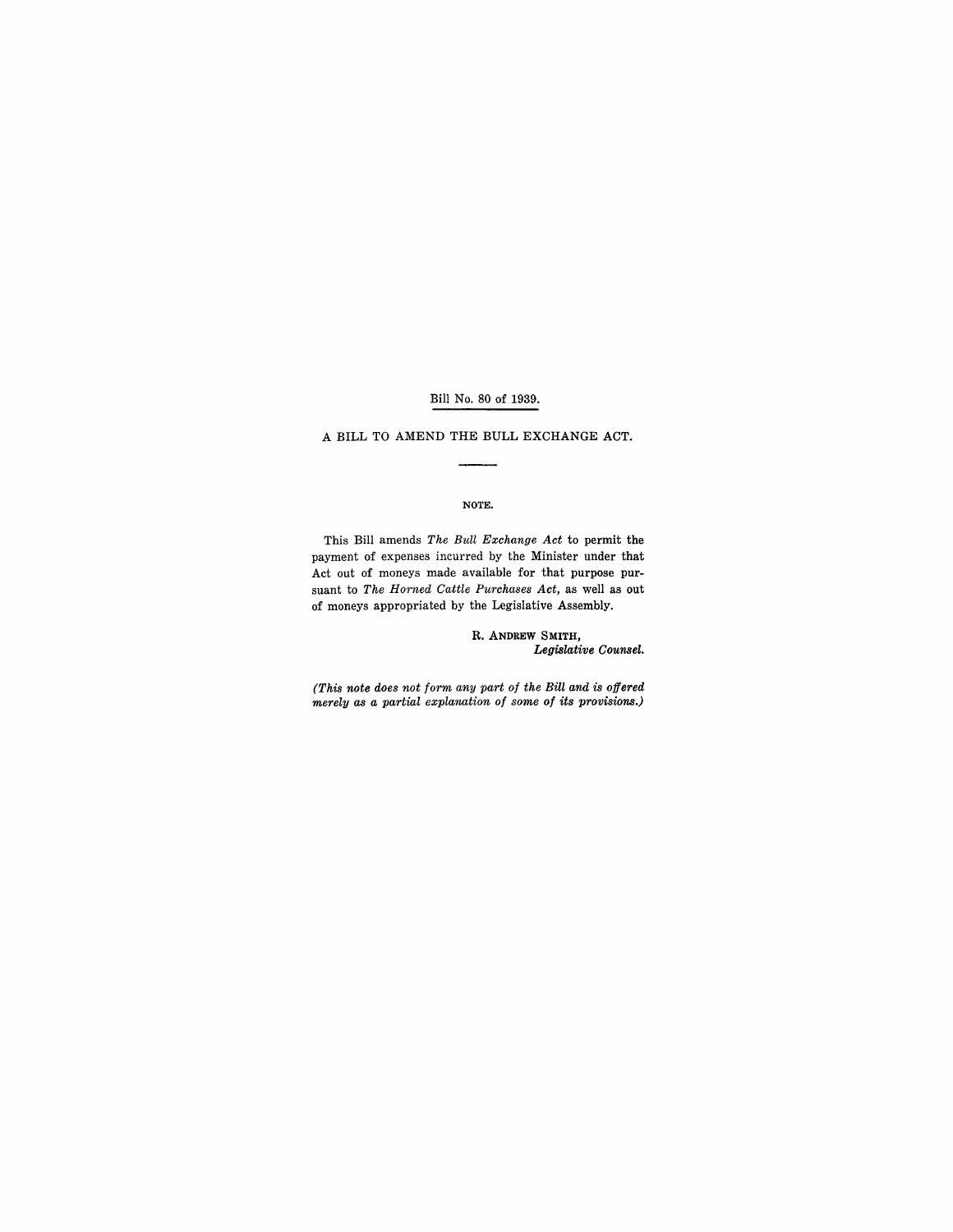# **BILL**

#### No. 80 of 1939.

An Act to Amend The Bull Exchange Act.

## *(Assented to* , 1939.)

**HIS** MAJESTY, by and with the advice and consent of the Legislative Assembly of the Province of Alberta, enacts as follows:

**1.** This Act may be cited as *"The Bull Exchange Act Amendment Act, 1939."* 

2. The Bull Exchange Act, being chapter 48 of the Statutes of Alberta, 1938, is hereby amended as to section 8 by striking out the same and by substituting therefor the following:

"S. The expenses incurred by the Minister under this Act may be paid out of any money made available for that purpose by the Lieutenant Governor in Council pursuant to the provisions of The Horned Cattle Purchases Act, or

**3.** This Act shall come into force on the day upon which it is assented to.